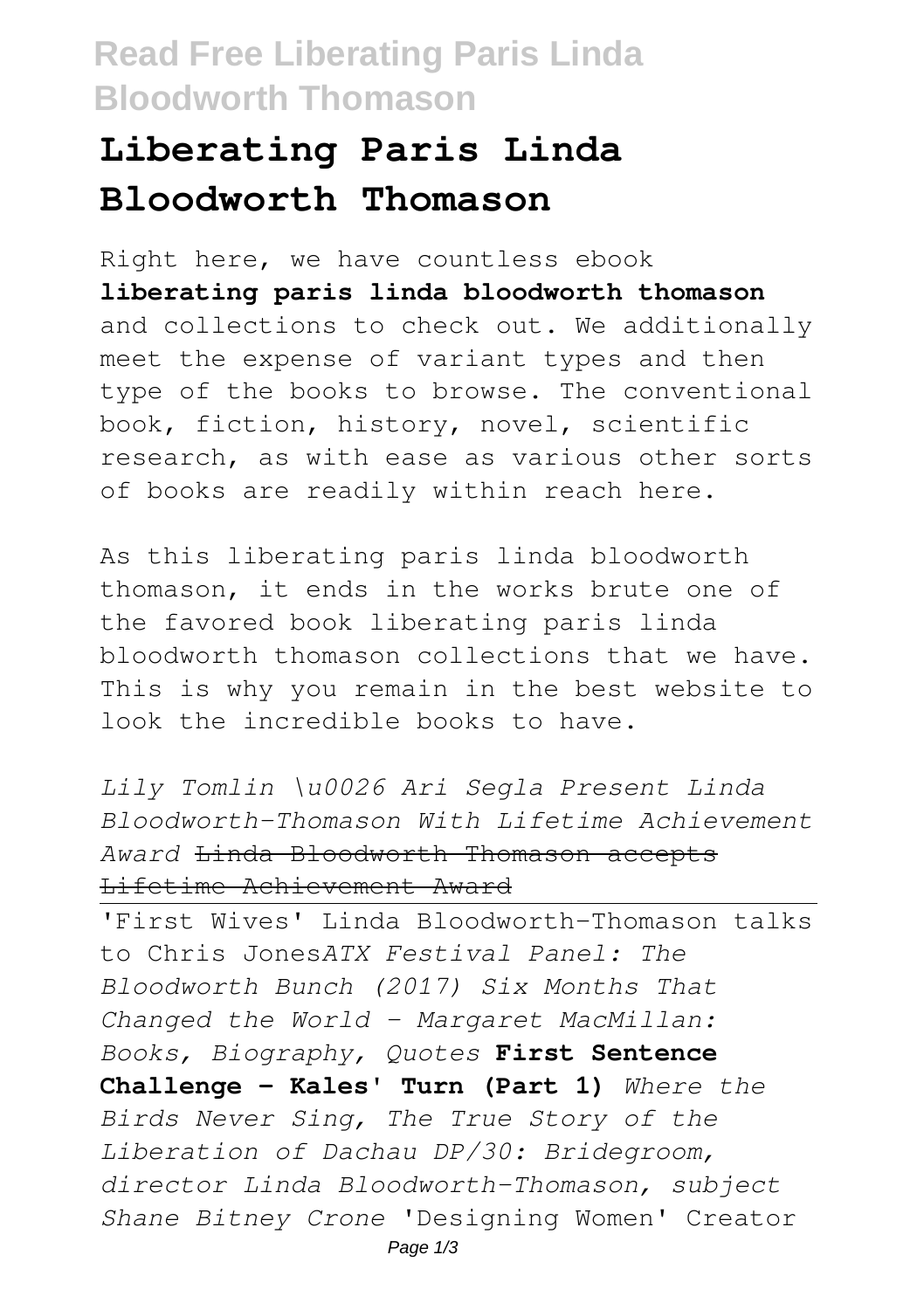## **Read Free Liberating Paris Linda Bloodworth Thomason**

on Les Moonves: Not All Harassment Is Sexual | THR News *Bloodworth-Thomason-Mozark Productions / NBC Studios logos (2001) #3* Bloodworth/Thomason Mozark Productions Logo History Bloodworth-Thomason-Mozark Productions / NBC Studios logos (2001) #2 **The Two Woman that Changed America.**

*Reconstitution en images de synthèse du port d'Arromanches en 1944* Mary Steenburgen winning Best Supporting Actress

Hillary Supporters Like Trump's Tax Plan Margaret MacMillan: European Society and War 1814-1914 *Mayim Bialik \u0026 Carly Friders present Jim Parsons \u0026 Todd Spiewak with 2013 Inspiration Award* Roskill Lecture 2018: Magaret MacMillan - Reflecting on the Great War Today **Before Designing Women, \"Julia\" complained about coarse comments from passersby on Filthy Rich**

[WW2] Liberation of France: Every Day*Turncoat Gi's On Way Home After Captivity (1955)*

Bloodworth/Thomason Mozark Productions/Columbia Pictures Television (1987/1993)

Bloodworth/Thomason Mozark Productions/Columbia Pictures Television (1988)

Mary Steenburgen, Cheryl Saban and Others Praise Hillary Clinton Bloodworth-Thomason-Mozark Productions / Columbia Pictures Television Distribution logos (1987/1989) Bloodworth/Thomason Mozark

Productions/Columbia Pictures Television